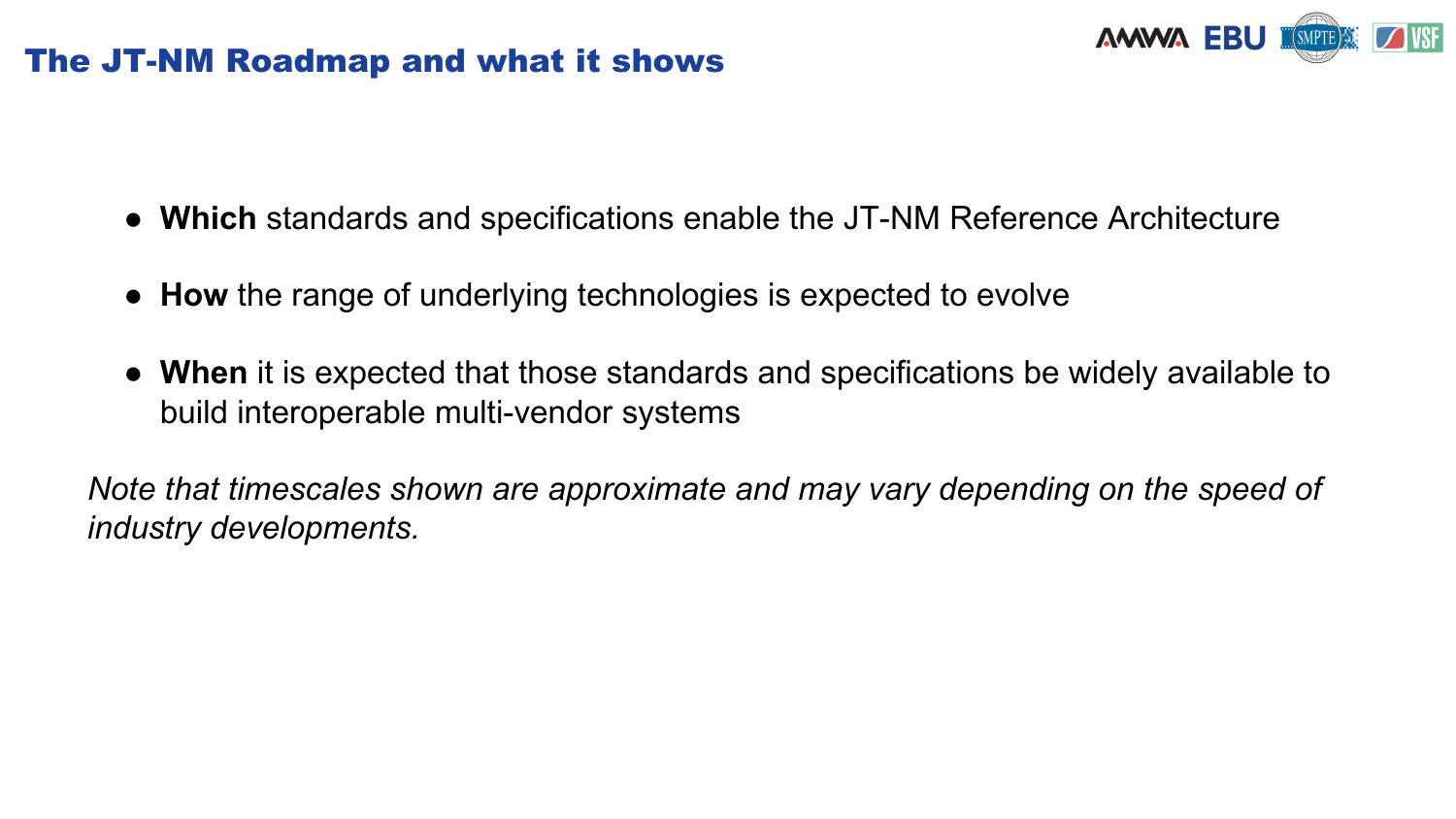#### JT-NM Roadmap of Networked Media Open Interoperability\*





\*\*See Dematerialized Facilities FAQ at JT-NM.org for more information.

**AMMA EBU I** 

 $\Box$  VSF

 $\sqrt{2}$  (SMPTE)

\* JT-NM assumption as of August 2018 and will evolve over time. Visit JT-NM.org for the latest update. Feedback to jt-nm-info@videoservicesforum.org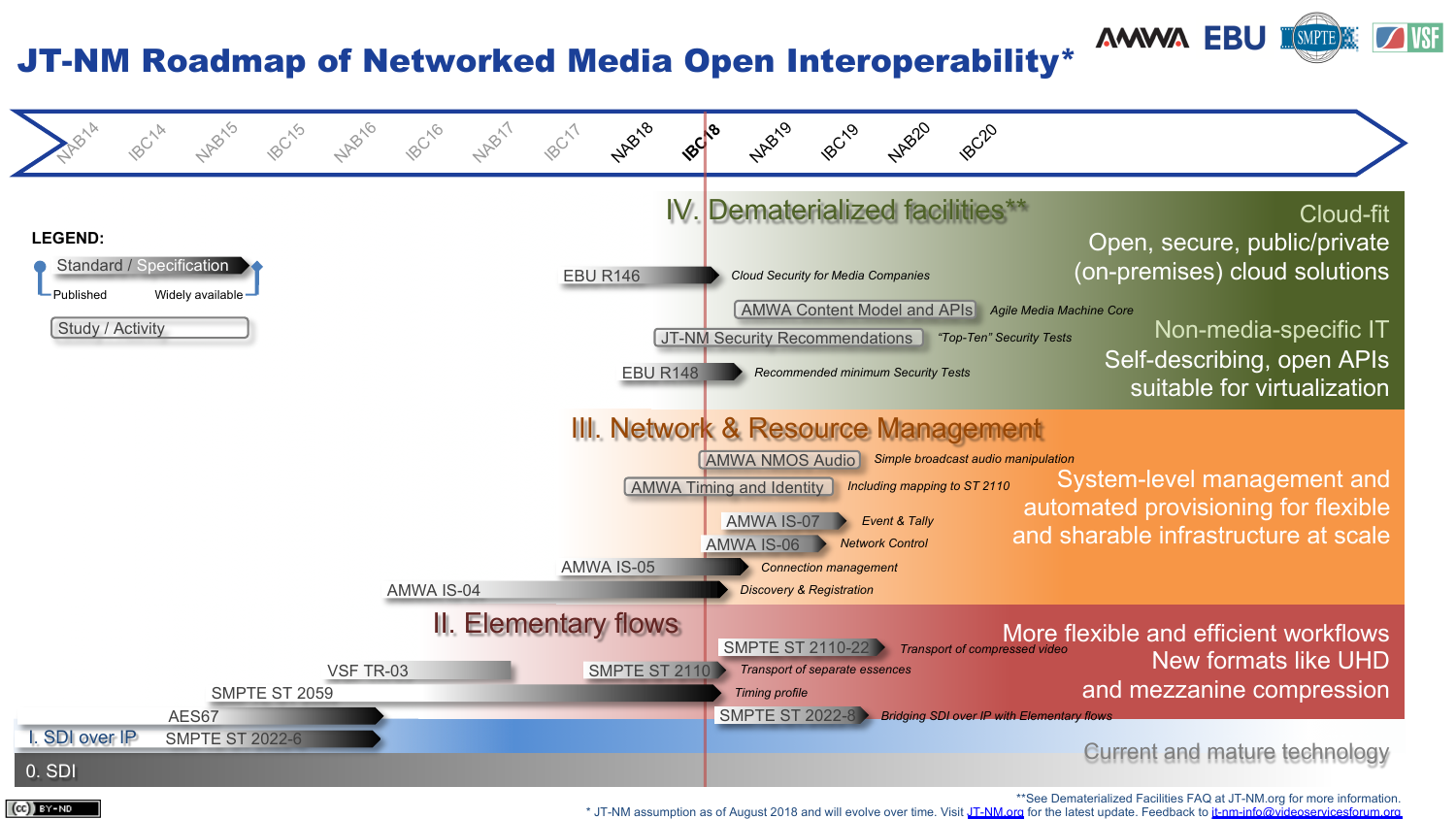### Dematerialized Facilities

#### **Two main sub-categories**

### **Cloud-fit – suitable for use in a cloud-based environment**

- **On Demand – scalable, elastic, meterable**
- **Security from the outset – Internet best-of-breed**
- **Generic cloud infrastructure – ubiquitous/resilient/public API**
- **Self-describing APIs – well documented, fully functional**
- **Multi-cloud – private/public/multi-cloud vendor**

**Non-media specific IT**

- **Software-only**
- **Virtualizable – runs on virtual machines**
- **COTS Hardware – entirely COTS or COTS w/specialised boards**
- **Layered & open architecture – follows current best practices**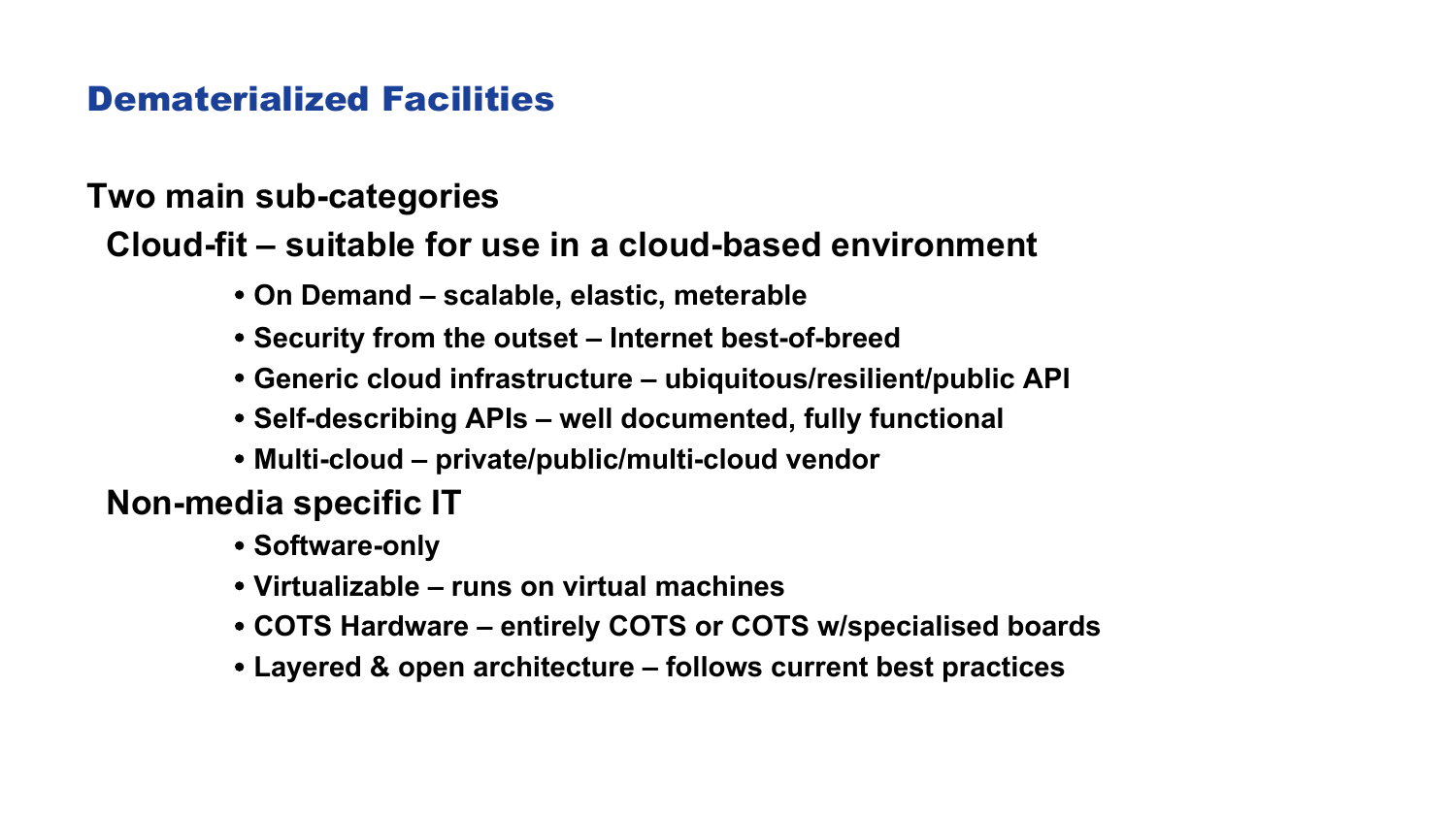### New Activities

• AMWA Event & Tally

A simple protocol for signaling and/or becoming aware of time-critical events

• AMWA Identity & Timing

Support user requirement to identify and synchronise separate but related content throughout a workflow ("end-to-end")

• AMWA Content API

In a Dematerialised facility, allows access to read, write and make grains on-thefly. Provide a RESTful mapping to HTTPS and other protocols

• JT-NM Security Recommendations

A "Top Ten" list of basic security recommendations that may be verified during upcoming JT-NM Interop events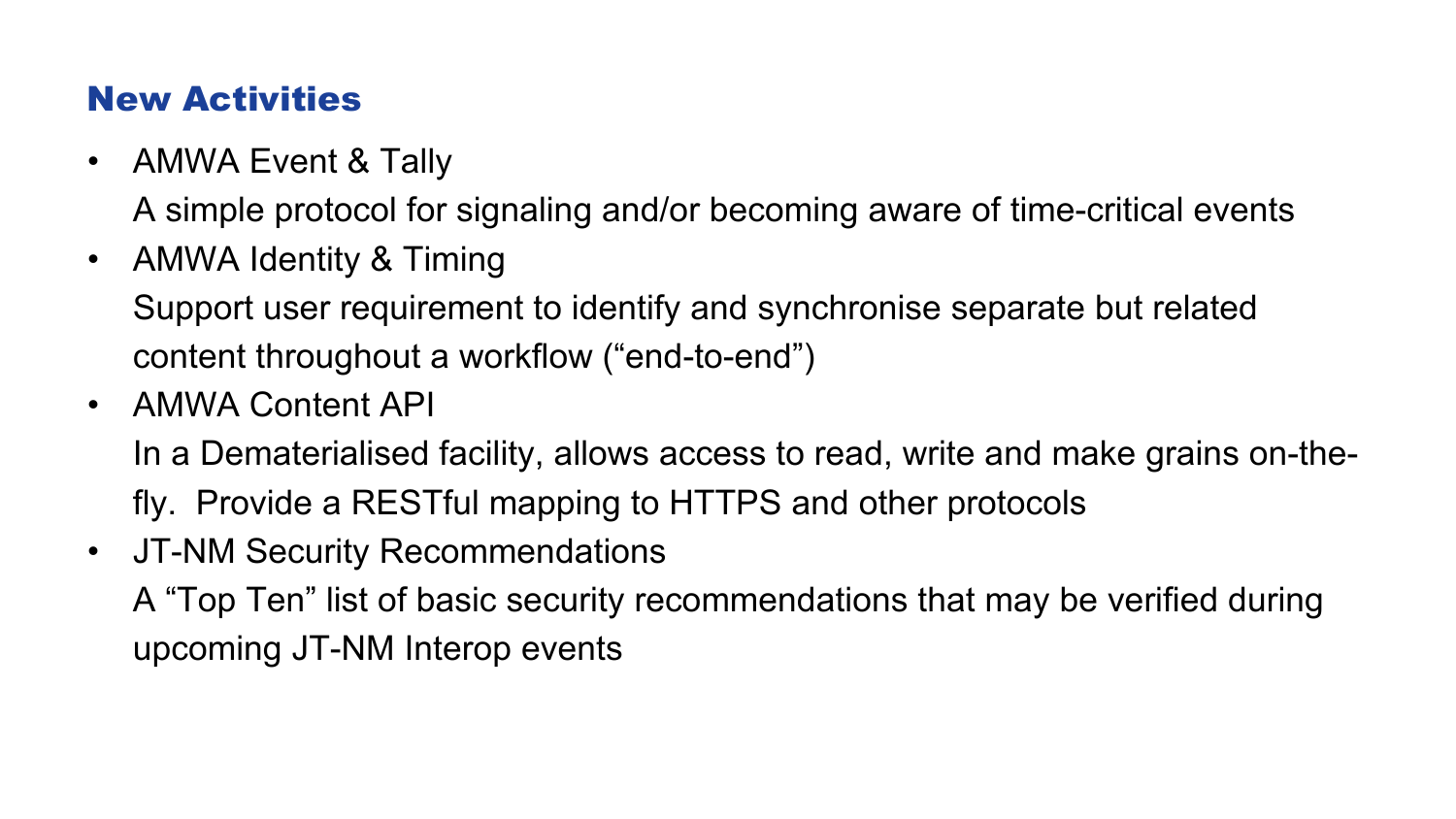## Changes since previous version (March 2018)

- Change Study / Activity into Standard / Specification
	- AMWA Event & Tally became AMWA IS-07
- Updated "published" dates to latest market information:
	- SMPTE ST 2110-22
	- SMPTE ST 2022-8
	- AMWA IS-06
- Refreshed "Elementary Flows" layer with:
	- SMPTE ST 2110-22 (Transport of compressed video)
- Moved the red line to IBC 2018
- Updated date to July 2018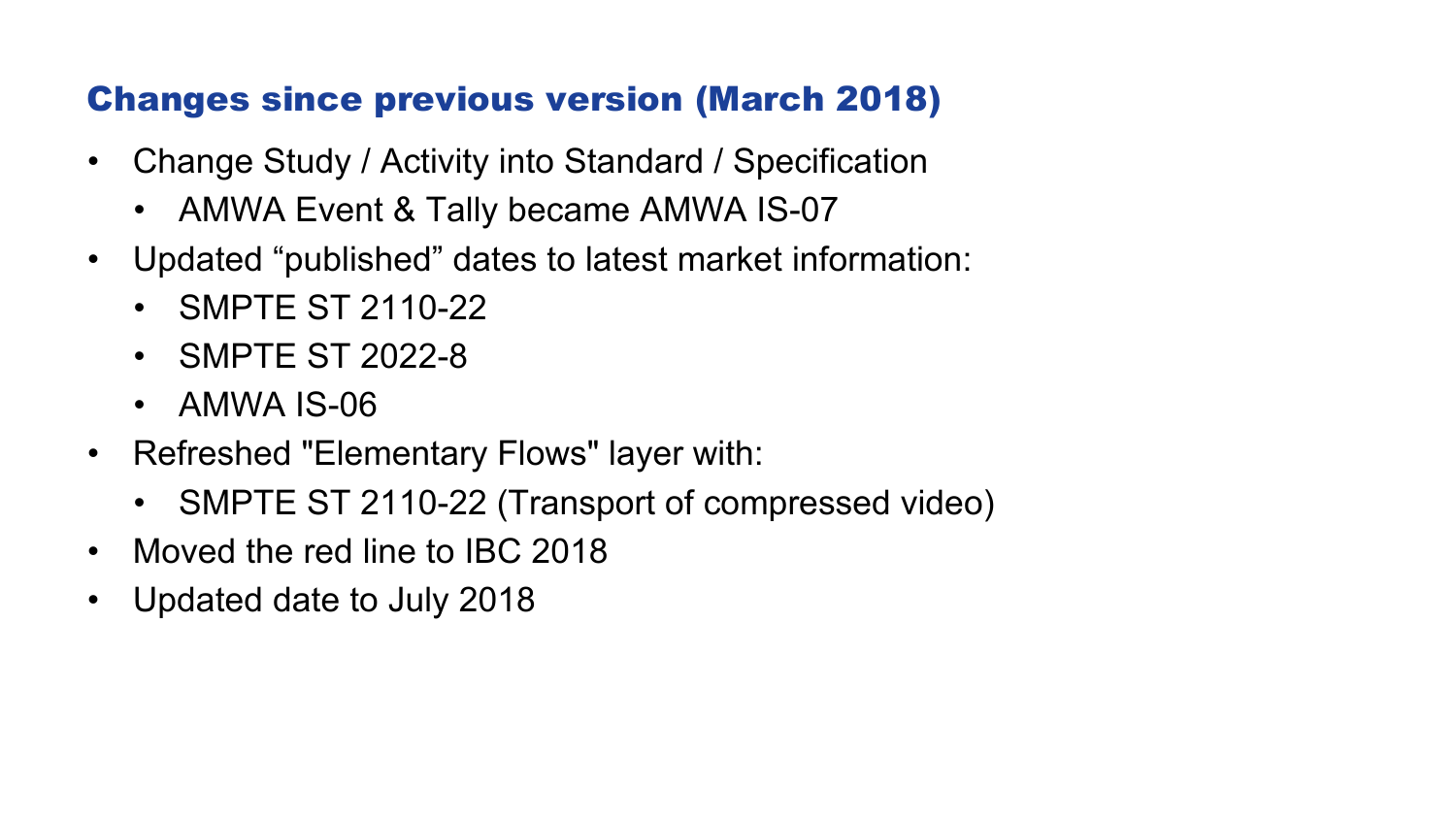# Changes since previous version (September 2017)

- Refreshed "Dematerialized facilities" layer with:
	- AMWA "Content API"
	- AMWA "Identity and Timing"
	- EBU R148 Recommended minimum set of security tests
- Updated "wide availability" dates to latest market information:
	- IS-04, IS-05, IS-06
	- SMPTE ST 2110, SMPTE ST 2059
- Refreshed "Elementary Flows" layer with:
	- SMPTE ST 2022-8 (Bridging SDI over IP with Elementary flows)
	- SMPTE ST 2110-nn\* (Transport of compressed video)
		- \* number not yet assigned
- Moved the red line to NAB 2018
- Updated date to March 2018
- Small cosmetic and editorial changes